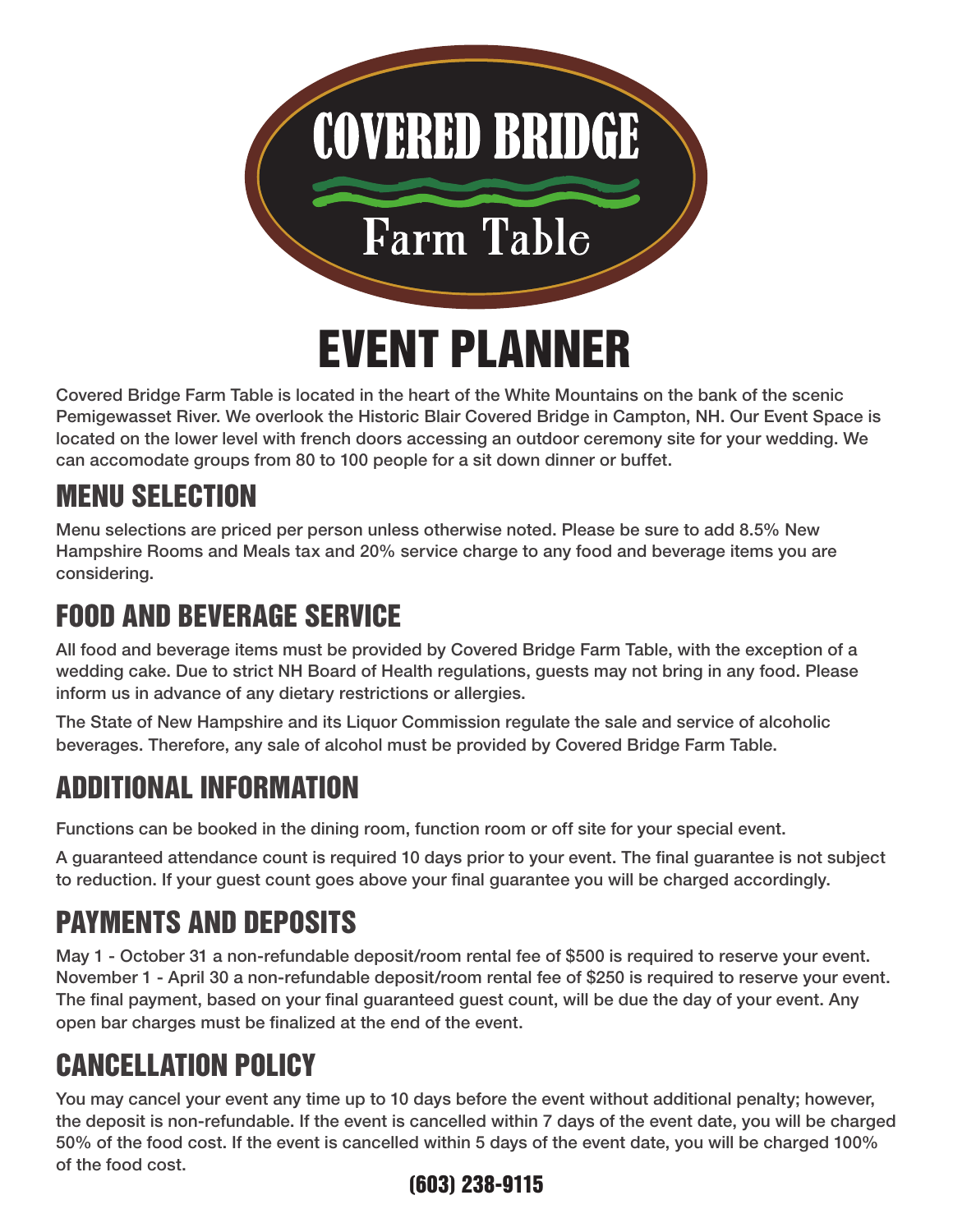

## BREAKFAST

*The following breakfast items include a coffee and tea station (2hour service) and are priced per guest.*

#### SIMPLE BREAKFAST BUFFET *(Requires a minimum of 25 people)* **\$16.99pp**

- Farm Fresh scrambled eggs
- Bacon
- Breakfast Sausage
- Home fries
- CHOOSE ONE: Cinnamon French Toast, Pancakes or Waffles
- Fresh Seasonal Fruit Salad

#### FARMTABLE BUFFET *(Requires a minimum of 25 people)* \$22.99pp

- Farm Fresh scrambled eggs
- Bacon
- Breakfast Sausage
- Roasted Potatoes
- Eggs Benedict
- CHOOSE ONE: Cinnamon French Toast, Pancakes or Waffles
- Fresh Seasonal Fruit Salad
- Muffins and Danish

#### ADDITIONAL ADD-ONS

- Omelet Station *(Chef attended station with made to order omelets)* \$6.99 per person
- Carving Station CHOOSE ONE: Ham, Turkey or Roast Beef *(Chef attended station, sliced to order)* \$8.99 per person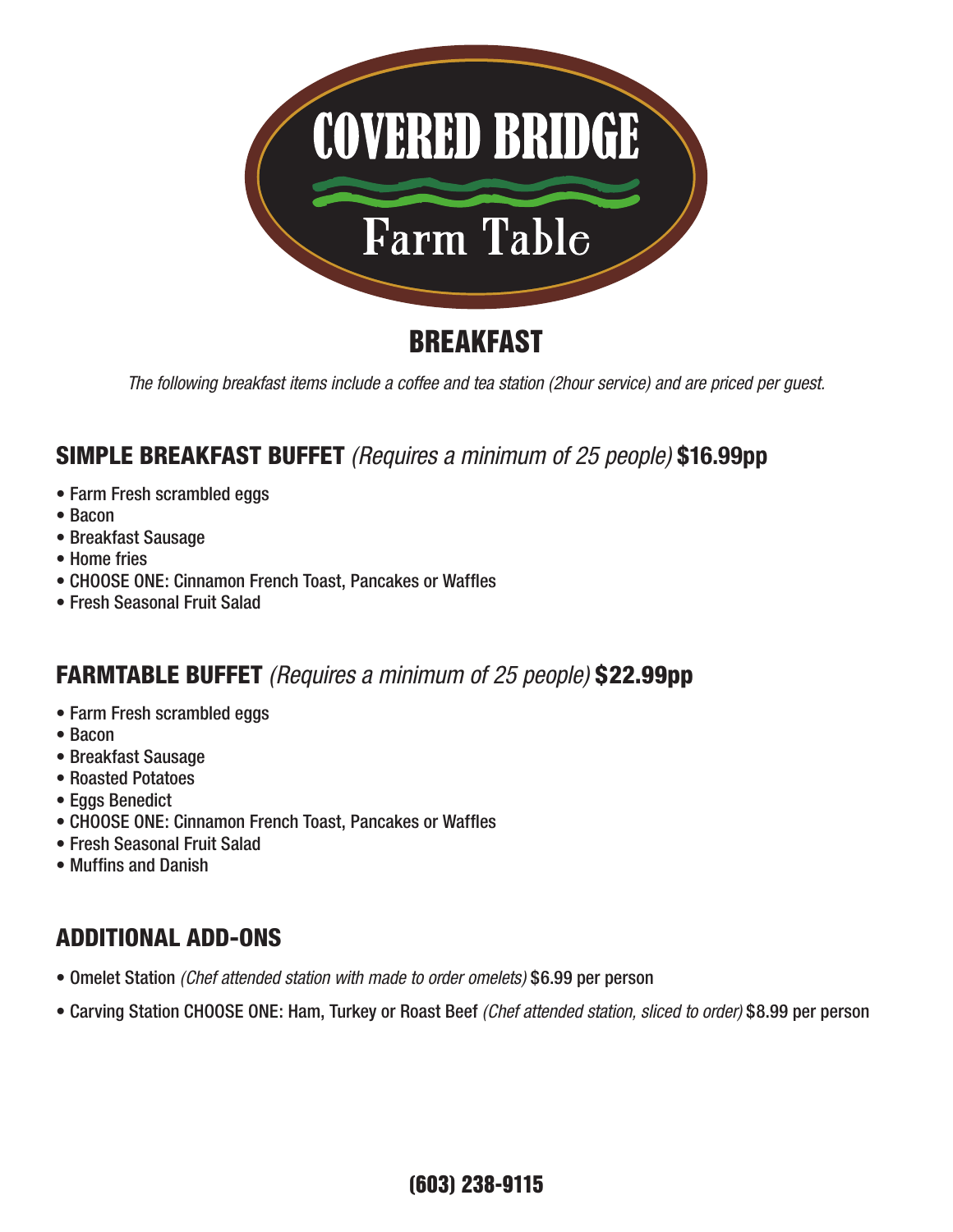

## **LUNCH**

### BROWN BAG LUNCH *(Requires a minimum of 20 people)* **\$14.99pp**

*Bagged lunches include canned soda or bottled water, bag of chips, chocolate chip cookie and necessary condiments and utensils. Available for pick up only. Must have final count one week prior to pick up.*

CHOOSE TWO:

- Italian Sub-salami, *mortadella and capicola with provolone, lettuce and tomato*
- Turkey and American cheese *on a kaiser roll with Lettuce and tomato*
- Veggie Naan Wrap *with hummus, cucumber, lettuce tomato and feta cheese*
- Roast Beef and Cheddar *with Lettuce, tomato and red onion on a brioche bun*

### BUFFET LUNCHES *(Requires a minimum of 25 people)*

*Available 11:30 a.m.–3 p.m. Includes coffee, assorted soft drinks, lemonade and iced tea. Prices are based on two hour service. Prices are per guest. For more hot buffet options, see our dinner menu on page 5.*

### DELI PLATTER BUFFET \$16.99pp

- Garden House Salad *with buttermilk ranch and balsamic vinaigrette dressings*
- Turkey, Ham and Roast Beef with Finger Rolls *cheeses, lettuce and tomato to build your own sandwiches*
- CHOOSE ONE: Pasta Salad OR Potato Salad
- House-made Chips
- Cookies and Brownies

#### ADDITIONAL ADD-ONS:

• Clam Chowder, Corn Chowder, Chicken and Vegetable or Beef Barley Soup \$3.00 per person

#### ITALIAN LUNCH BUFFET \$19.99pp

- Caesar Salad with Artisan Rolls
- Home Made Meatballs
- Mild Italian Sausage *with sauteed peppers and onions*
- Penne Pasta *with marinara*
- Tiramisu for dessert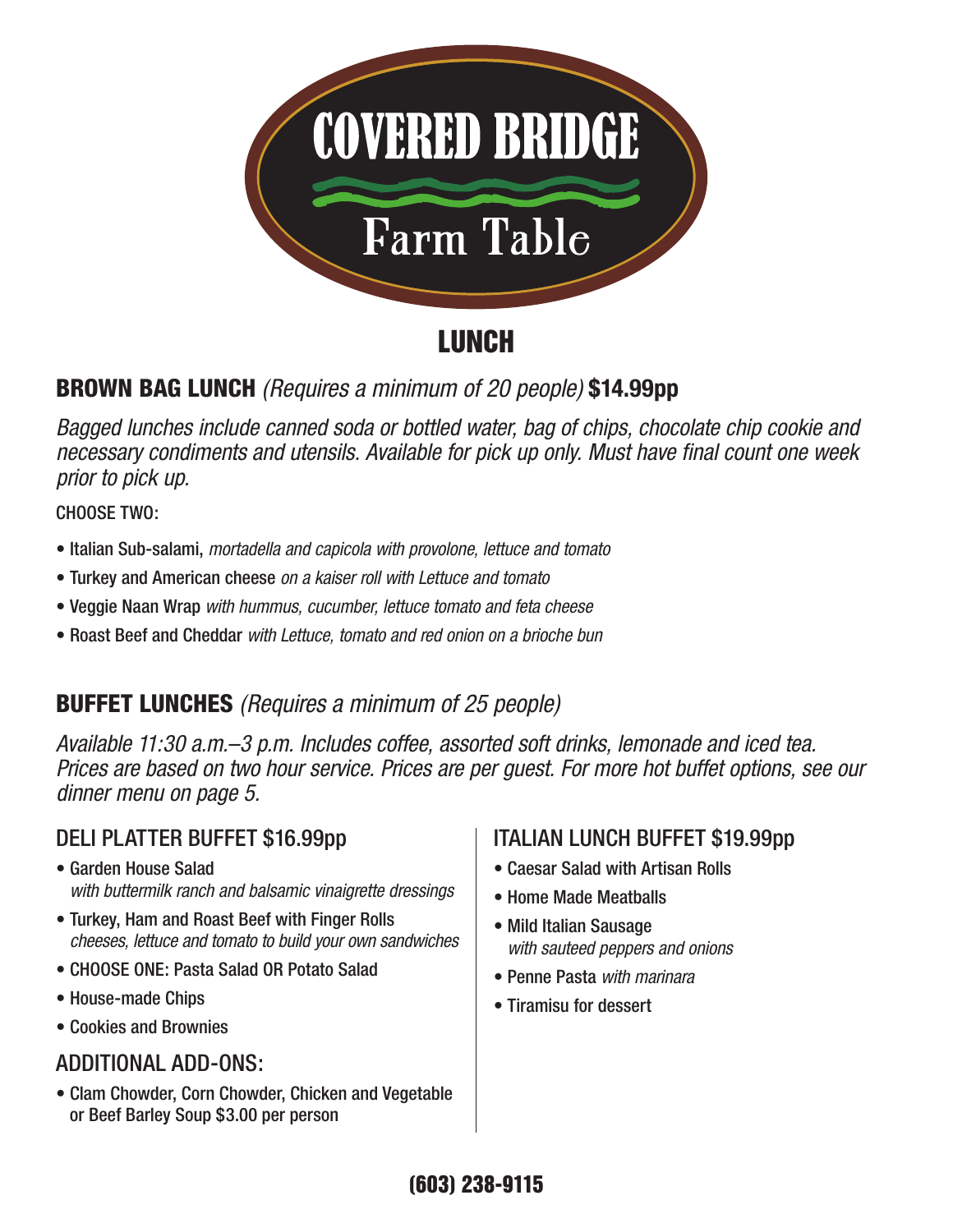

## HORS D'OEUVRES

*If you are doing an appetizer buffet ONLY not including dinner, an extra \$300 fee will be applied.*

#### DISPLAYED HORS D'OEUVRES *(Priced per guest)*

- Domestic and Imported Cheese Display *with assorted crackers* \$3.99
- Chilled Fresh Vegetable Crudité *raw vegetables and buttermilk ranch dip* \$3.99
- Seasonal Fruit Cocktail \$3.99
- Mezza Spread *hummus, tabouli, stuffed grape leaves, olives and naan chips* \$6.99
- Spinach and Artichoke Dip *with assorted crackers* \$3.99
- Crab and Artichoke Dip *with assorted crackers* \$4.99
- Charcuterie Board- *assorted imported meats and cheeses, olives, pickled veggies, jams and crostini* \$7.99

### DISPLAYED OR PASSED HORS D'OEUVRES *(Priced per 25 pieces)*

- Jumbo Shrimp Cocktail *with cocktail sauce and fresh lemon* \$70.00
- Scallops Wrapped in Bacon \$80.00
- Mini Crab Cakes *pan seared with remoloude* \$55.00
- Seared Rare Ahi Tuna *with seaweed salad and fried wontons* \$80.00
- Parmesan Risotto Tots *with marinara* \$50.00
- Cheeseburger, Pulled Pork or Veggie Sliders \$60.00
- Steamed Pork Potstickers *with ponzu sauce* \$65.00
- Chicken Teriyaki Skewers \$55.00
- Beef Teriyaki Skewers \$70.00
- Fresh Chicken Tenders *with dipping sauce* \$55.00
- Fig and Goat Cheese Flatbread Squares \$60.00
- Chicken Wings \$45.00
- Tomato Bruschetta *with fresh basil, olive oil and balsamic vinegar on crostini with parmesan cheese* \$45.00
- House Made Cocktail Meatballs *with marinara* \$45.00
- Elote Corn Fritters *with habanero ranch dipping sauce* \$50.00
- Sausage or Spinach Stuffed Mushroom Caps \$45.00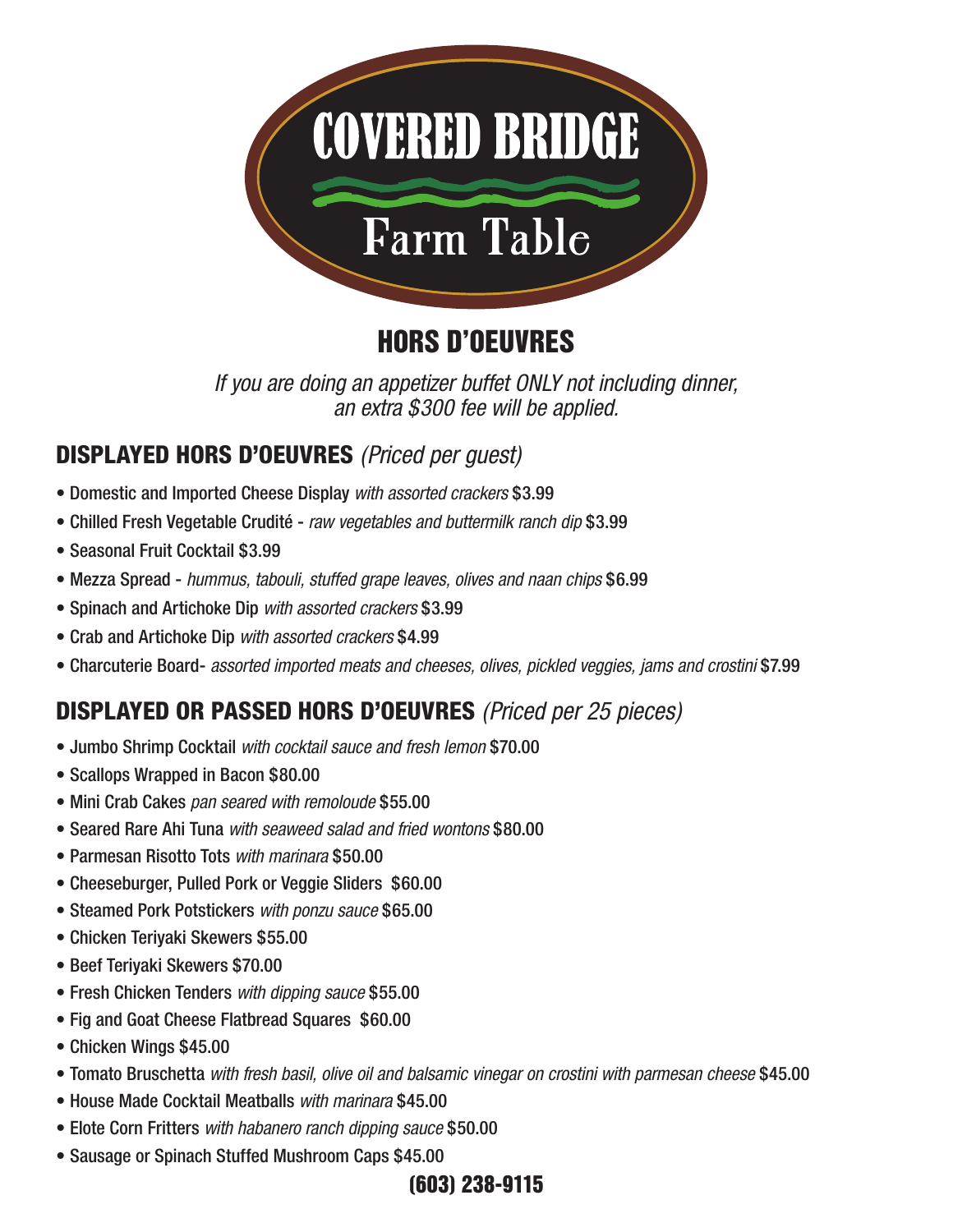

## PLATED OR BUFFET DINNER

*Priced per guest. (Requires a minimum of 25 people) Includes artisan rolls, whipped butter, salad choice, fresh seasonal vegetable and choice of starch. May also be offered for lunch.*

#### SALADS: CHOOSE ONE

- Garden Salad- *mixed local greens, cucumbers, carrots, red onion, tomatoes and sweety drops peppers with vinaigrette*
- Classic Caesar -*romaine tossed with aged parmesan, croutons and caesar dressing*
- Bleu Mounatin Salad- *cucumber, red onion, craisens and crumbled bleu cheese tossed with balsamic vinaigrette*

#### ADDITIONAL ADD-ONS: \*O*nly available for plated dinners*

- Wedge Salad *bleu cheese dressing, crisp bacon and shaved red onion* \$1.99 per guest
- Caprese *fresh mozzarella, tomatoes, fresh basil, aged balsamic* \$1.99 per guest

#### STARCH: CHOOSE ONE

Mashed Potato • Herb Roasted Red Potato • Rice Pilaf • Penne Pasta with Marinara

| <b>1 ENTREE</b>         | <b>2 ENTREE</b>         |
|-------------------------|-------------------------|
| <b>BUFFET \$28.00pp</b> | <b>BUFFET \$32.00pp</b> |
| PLATED \$30.00pp        | PLATED \$34.00pp        |

3 ENTREE BUFFET \$36.00pp PLATED \$38.00pp

#### ENTRÉES:

Chicken Marsala - *tender breast sauteed with cremini mushrooms and a marsala wine sauce* Chicken and Broccoli Alfredo - *tossed with penne pasta* Chicken Parmesan - *marinara and fresh mozzeralla* Chicken Picatta - *lemon, white wine and garlic butter sauce* NH Maple Chicken - *baked with crushed walnuts and local syrup* Chicken Toscana - *artichoke hearts and sundried tomatoes in a garlic, butter and chablis sauce* Chicken Cordon Bleu - *stuffed with ham and Swiss in puff pastry over béchamel* Bone In Chicken - *prepared with BBQ sauce or olive oil and herbs*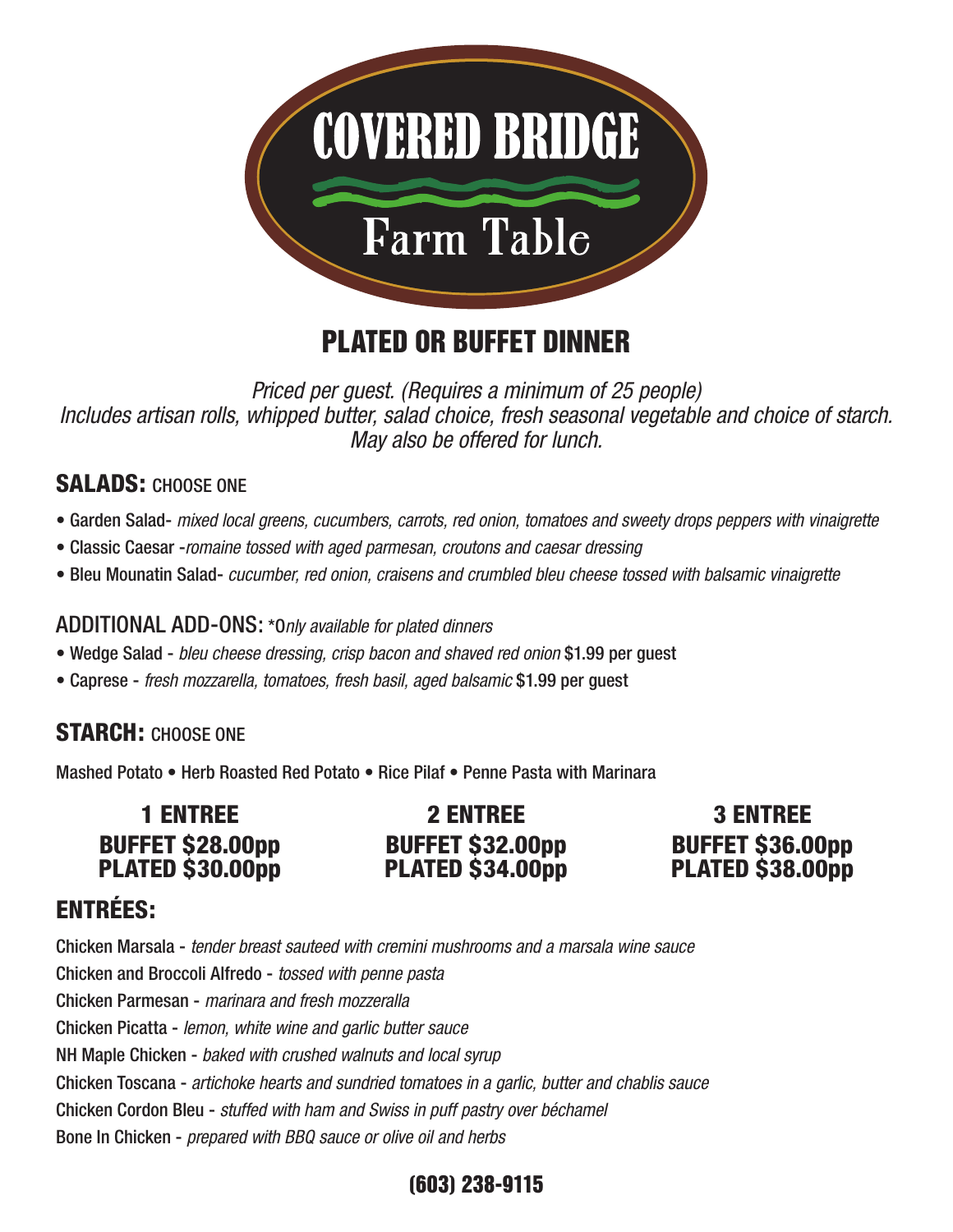

## PLATED OR BUFFET DINNER CON'T

*Priced per guest. (Requires a minimum of 25 people) Includes artisan rolls, whipped butter, salad choice, fresh seasonal vegetable and choice of starch.*

### ENTRÉES CON'T:

Salmon - *seared or grilled with ginger scallion vinaigrette* Haddock *with butter crumbs and lemon buerre blanc* Baked Stuffed Sole *with sherry cream sauce* House Steak Tips - *marinated in teriyaki, ginger and orange zest* Carving Station CHOOSE ONE: Ham, Turkey or Roast Beef *(Chef attended station, sliced to order* ADD \$4.00pp) Slow Roasted Prime Rib (ADD \$3.00pp) Thinly Sliced Roast Beef au jus Pork roast - *seasoned and sliced with pan gravy* St Louis BBQ Ribs Meat or Vegetable Lasagna Vegetable Stir Fry Fire Roasted Vegetable Quinoa Pilaf Portabella Mushroom Stack *with roasted red peppers, mozzarella and pesto over marinara*

#### DESSERT CHOICE ADD ON: *(Priced per guest)*

Warm Apple Crisp *served with vanilla ice cream* \$4.00 Cookies and Brownies \$3.00 Assorted Pies \$4.00 New York Style Cheese Cake \$5.00 Carrot Cake *with cream cheese frosting* \$5.00 Strawberry Shortcake *with old fashioned biscuit and whipped cream* \$4.00 Gluten Free Desserts (cakes, cupcakes, cheesecakes etc) are made by our baker at Sweetly Offbeat and are priced accordingly based on your selection per your request.